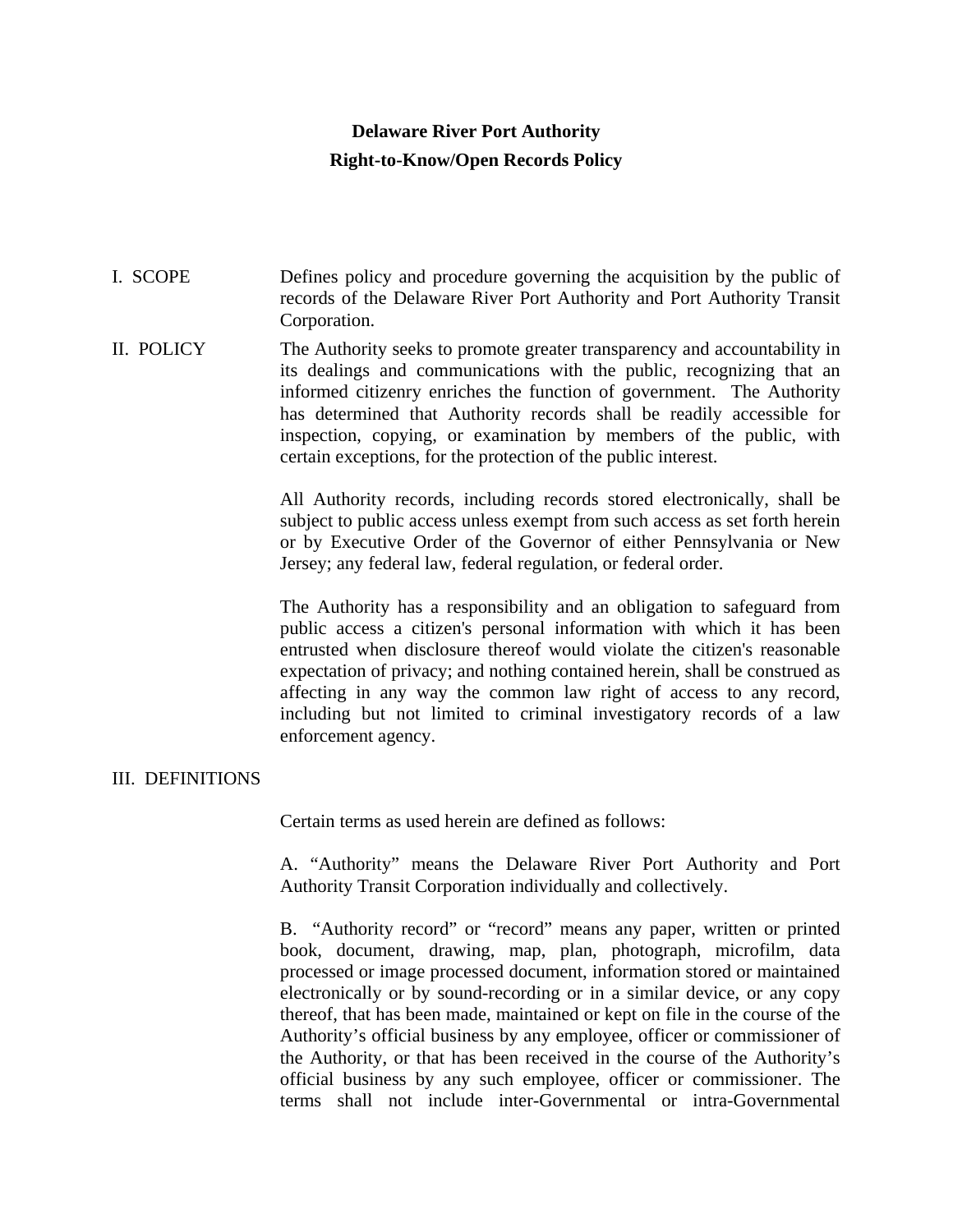material, consultative, pre-decisional or deliberative material, records that are exempt for purposes of this policy, records exempt from disclosure under any other Federal or State law or regulation or judicial order or decree, or records protected by a recognized and valid privilege.

C. "Criminal investigatory record" means a record which is not required by law to be made, maintained or kept on file that is held by a law enforcement agency which pertains to any criminal investigation or related civil enforcement proceeding.

D. "Governmental" means the Authority and any Authority subsidiary or department.

E. "Open Records Officer" means the officer or employee of the Authority officially designated by formal action by the Board to act as the open records officer.

F. "Privilege." The attorney-work product doctrine, the attorney-client privilege, the doctor-patient privilege, the speech and debate privilege or other privilege recognized by a court interpreting the laws of either Pennsylvania or New Jersey.

G. "Requester" means a person who is a legal resident of the United States and requests a record pursuant to this policy. The term includes a government agency or other legal entity formed under any state law of the United States.

H. "Response" means access to a record or the Authority's written notice to a requester granting, denying or partially granting and partially denying access to a record.

I "Victim's record" means an individually-identifiable file or document which pertains directly to a victim of a crime except that a victim of a crime shall have access to the victim's own records.

J. "Victim of a crime" means a person who has suffered personal or psychological injury or death or incurs loss of or injury to personal or real property as a result of a crime, or if such a person is deceased or incapacitated, a member of that person's immediate family.

#### IV. OPEN RECORDS OFFICER/RIGHT-TO-KNOW OFFICER

A. The Open Records Officer shall receive requests submitted to the Authority pursuant to this policy, direct requests for information to other appropriate persons within the Authority, track the Authority's progress in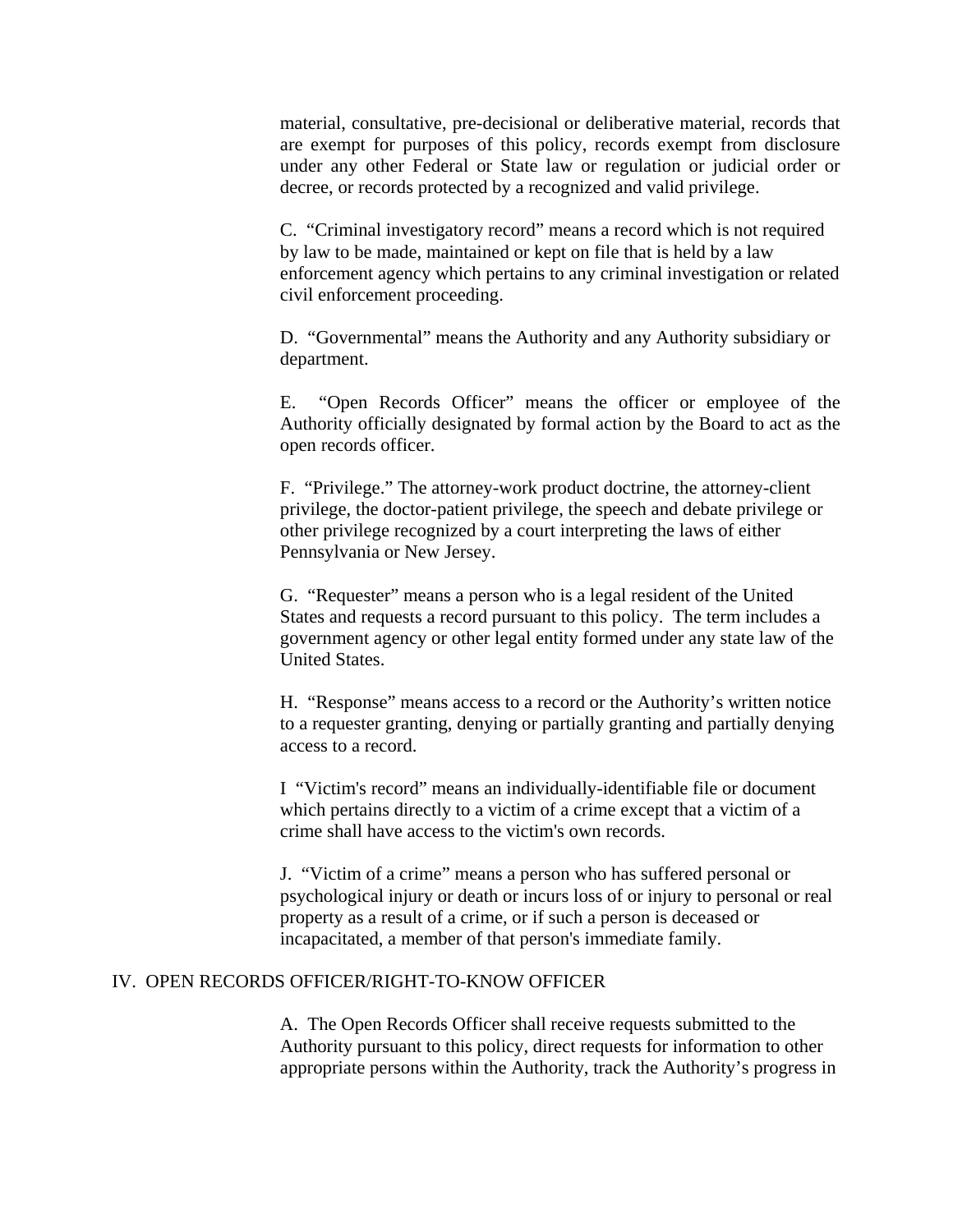responding to requests and issue interim and final responses to requesters pursuant to this policy.

B. Any employee, officer or commissioner of the Authority who receives a request for access to an Authority record shall immediately forward the request to the Open Records Officer or direct the Requester to the Open Records Officer.

### V. ACCESS TO AUTHORITY RECORDS

A. Unless otherwise provided by this policy or by law, an Authority Record shall be accessible for inspection and duplication, in accordance with this policy. The Open Records Officer shall permit Authority Records to be inspected, and examined by any person during regular business hours; provided that nothing in this policy shall be construed to require access to any computer owned by the Authority or an Authority employee.

B. A record being provided to a requester shall be provided in the medium requested if it exists in that medium; otherwise, it shall be provided in the medium in which it exists. All electronic documents will be transmitted to a requester in portable document format ("PDF").

C. When responding to a request for access, the Authority is not required to create a record which does not currently exist or to compile, maintain, format or organize a record in a manner in which the Authority does not currently compile, maintain, format or organize the record.

D. Access to inspect and examine ordinarily shall be granted to budgets, bills, vouchers, contracts, including collective negotiations agreements and individual employment contracts, and public employee salary and overtime information to the extent that such information is immediately accessible. Copies of these documents shall be requested in writing in accordance with this policy.

### VI. EXEMPTIONS:

The following records are exempt from public access under this policy:

A. Any memorandum, correspondence, notes, report or other communication prepared by, or for, the specific use of a member of the Authority Board in the course of the board member's official duties;

B. Notes and records papers prepared by or for an official or Authority employee used solely for that official's or employee's own personal use,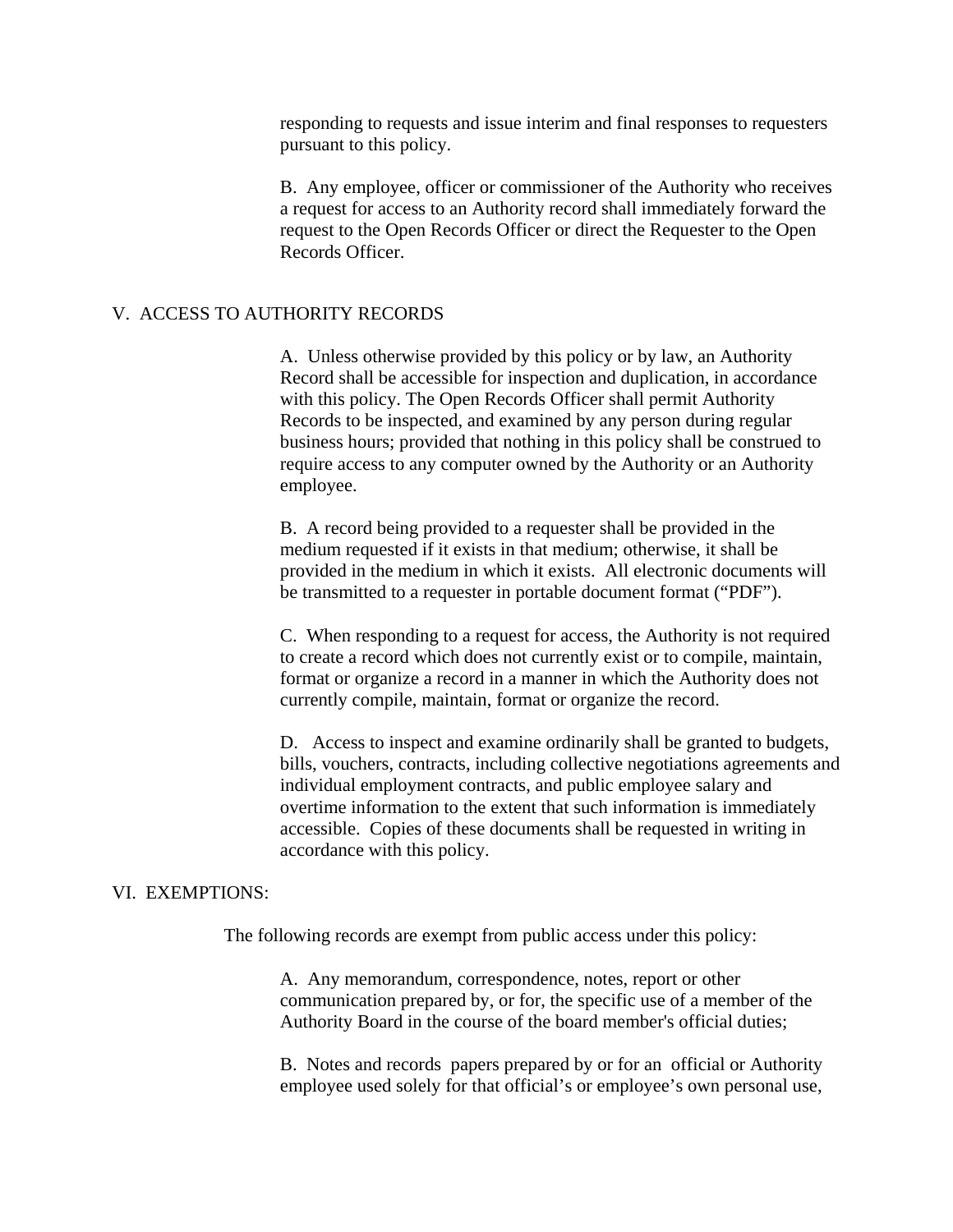including telephone message slips, routing slips and other materials that do not have an official purpose;

C. The draft of a resolution, statement of policy, management directive, memorandum, audit or amendment thereto prepared by or for the Authority;

D. A record that reflects the internal, predecisional deliberations of the Authority, its members, commissioners, employees or officials or predecisional deliberations between Authority members, commissioners, employees or officials and members, employees or officials of a governmental agency, including predecisional deliberations relating to a budget recommendation, procurement, legislative proposal, legislative amendment, contract, contemplated or proposed policy or course of action or any research, memos or other documents used in the predecisional deliberations. The strategy to be used to develop or achieve the successful adoption of a budget, legislative proposal or regulation. This exemption shall not apply to records accessible under the Authority's open meetings policy;

E. Draft minutes of any meeting of the Authority until the next regularly scheduled meeting of the Authority when such minutes are approved, and minutes or notes of an executive session, draft documents produced solely for use in executive session and any record of discussions held in executive session;

F. Any copy, reproduction or facsimile of any photograph, negative or print, including instant photographs and videotapes of the body, or any portion of the body, of a deceased person, taken by or for the medical examiner at the scene of death except:

- (1) when used in a criminal action or proceeding which relates to the death of that person,
- (2) for the use as a court of Pennsylvania or New Jersey permits, by order after good cause has been shown and after written notification of the request for the court order has been served at least five days before the order is made upon the county prosecutor for the county in which the post mortem examination or autopsy occurred,
- (3) for use in the field of forensic pathology or for use in medical or scientific education or research, or
- (4) for use by any law enforcement agency in Pennsylvania or New Jersey or any other state or federal law enforcement agency;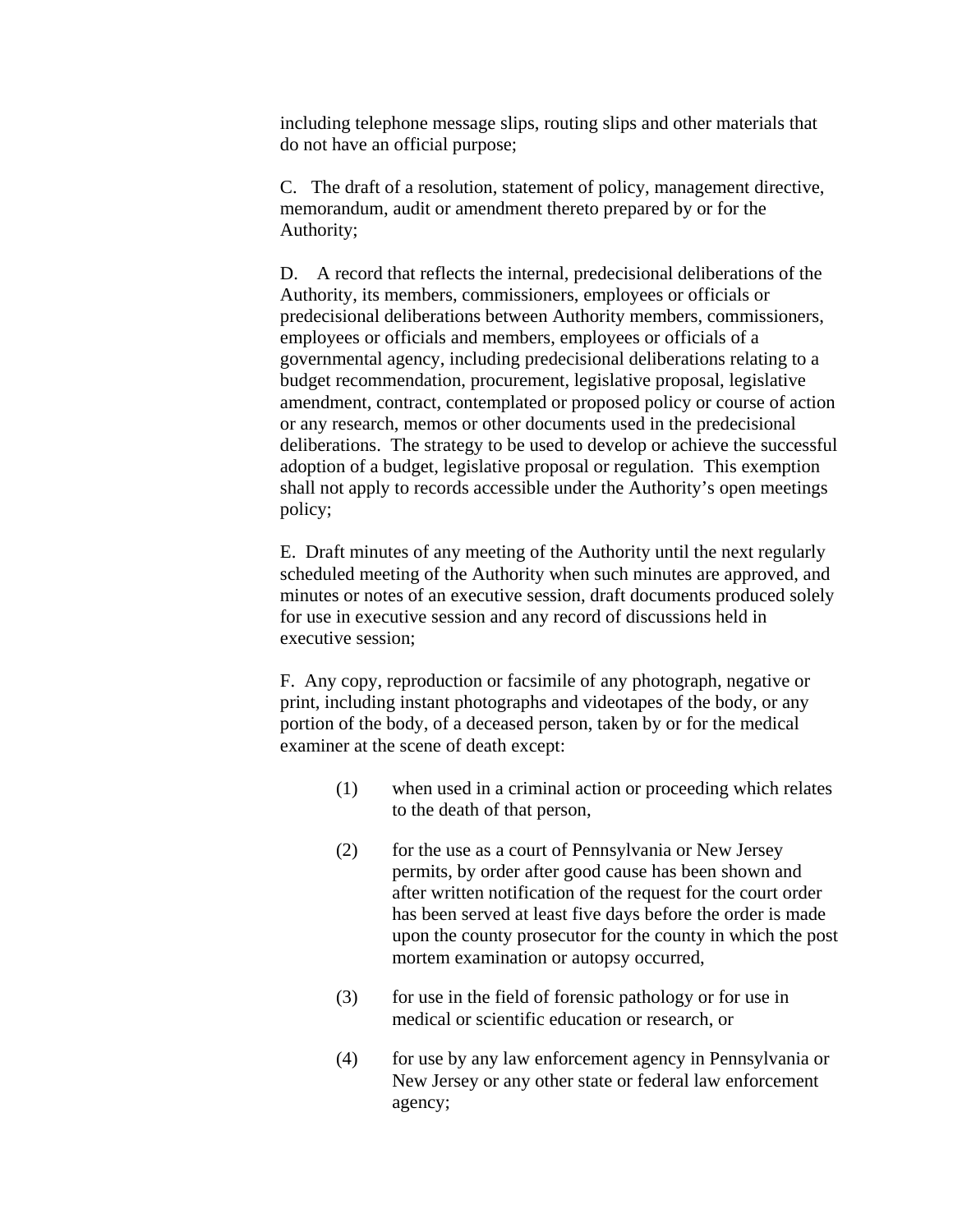- G. Criminal investigatory records including, but, not limited to:
	- (1) Complaints of potential criminal conduct other than a private criminal complaint.
	- (2) Investigative materials, notes, correspondence, videos and reports.
	- (3) A record that includes the identity of a confidential source or the identity of a suspect who has not been charged with an offense to whom confidentiality has been promised.
	- (4) A record that includes information made confidential by law or court order.
	- (5) A record that, if disclosed, would do any of the following: (A) reveal the institution, progress or result of a criminal investigation, except the filing of criminal charges, (B) deprive a person of the right to a fair trial or an impartial adjudication, (C) impair the ability to locate a defendant or codefendant , (D) hinder the Authority's ability to secure an arrest, prosecution or conviction, (E) endanger the life or physical safety of an individual.

H. Victims' records, except that a victim of a crime shall have access to the victim's own records;

I. Trade secrets and proprietary commercial or financial information obtained from any source. For the purposes of this paragraph, trade secrets shall include data processing software obtained by a public body under a licensing agreement which prohibits its disclosure;

J. Any record subject to privilege. This paragraph shall not be construed as exempting from access attorney or consultant bills or invoices except that such bills or invoices may be redacted to remove any information protected by the attorney-client privilege;

K. Administrative or technical information regarding computer hardware, software and networks which, if disclosed, would jeopardize computer security;

L. A record maintained by the Authority in connection with the military, homeland security, national defense, law enforcement or other public safety activity that if disclosed would be reasonably likely to jeopardize or threaten public safety or preparedness or public protection activity or a record that is designated classified by an appropriate federal or state military authority;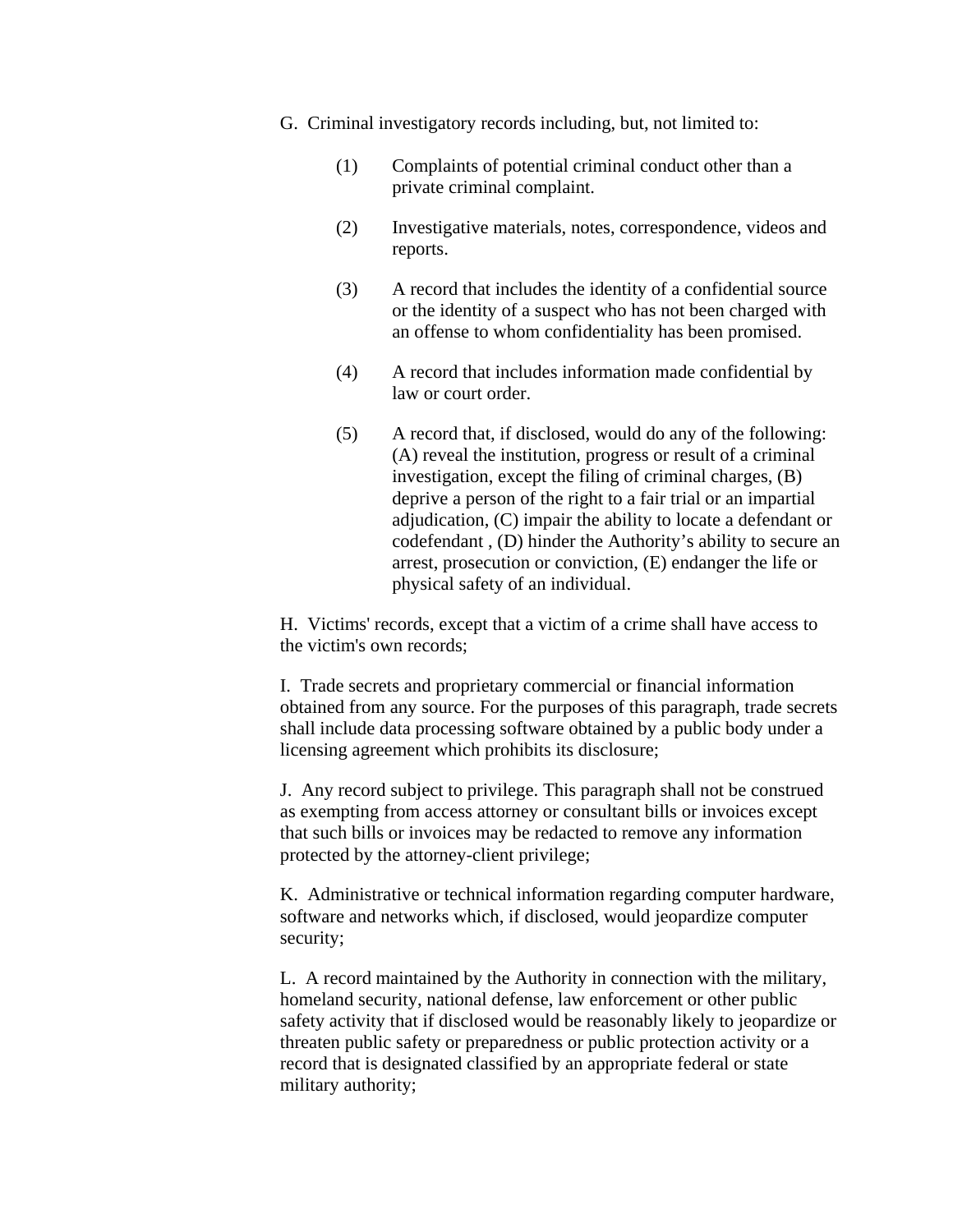M. A record, the disclosure of which creates a reasonable likelihood of endangering the safety or the physical security of a building, public utility, resource, infrastructure, facility or information storage system, which may include:

- (1) documents or data relating to computer hardware, source files, software and system networks that could jeopardize computer security by exposing a vulnerability in preventing, protecting against, mitigating or responding to a terrorist act;
- (2) lists of infrastructure, resources and significant special events, including those defined by the Federal Government in the National Infrastructure Protections, which are deemed critical due to their nature and which result from risk analysis; threat assessments; consequences assessments;
- (3) antiterrorism protective measures and plans; counterterrorism measures and plans; and security and response needs assessments;
- (4) building plans or infrastructure records that expose or create vulnerability through disclosure of the location, configuration or security of critical systems, including public utility systems, structural elements, technology, communication, electrical, fire suppression, ventilation, water, wastewater, sewage and gas systems; and
- (5) emergency or security information or procedures for any buildings or facility which, if disclosed, would jeopardize security of the building or facility or persons therein;

N. Security measures and surveillance techniques, including but not limited to, a record regarding computer hardware, software, networks, administrative and technical records, which, if disclosed, would create a risk to the safety of persons, property, electronic data or software;

O. Information which, if disclosed, would give an advantage to competitors or bidders, including identity of procurement committee members, and procurement member notes;

P. Information generated by or on behalf of the Authority in connection with any sexual harassment or Title VII complaints filed with the Authority or with any grievance filed by or against an individual or in connection with collective negotiations, including documents and statements of strategy or negotiating position;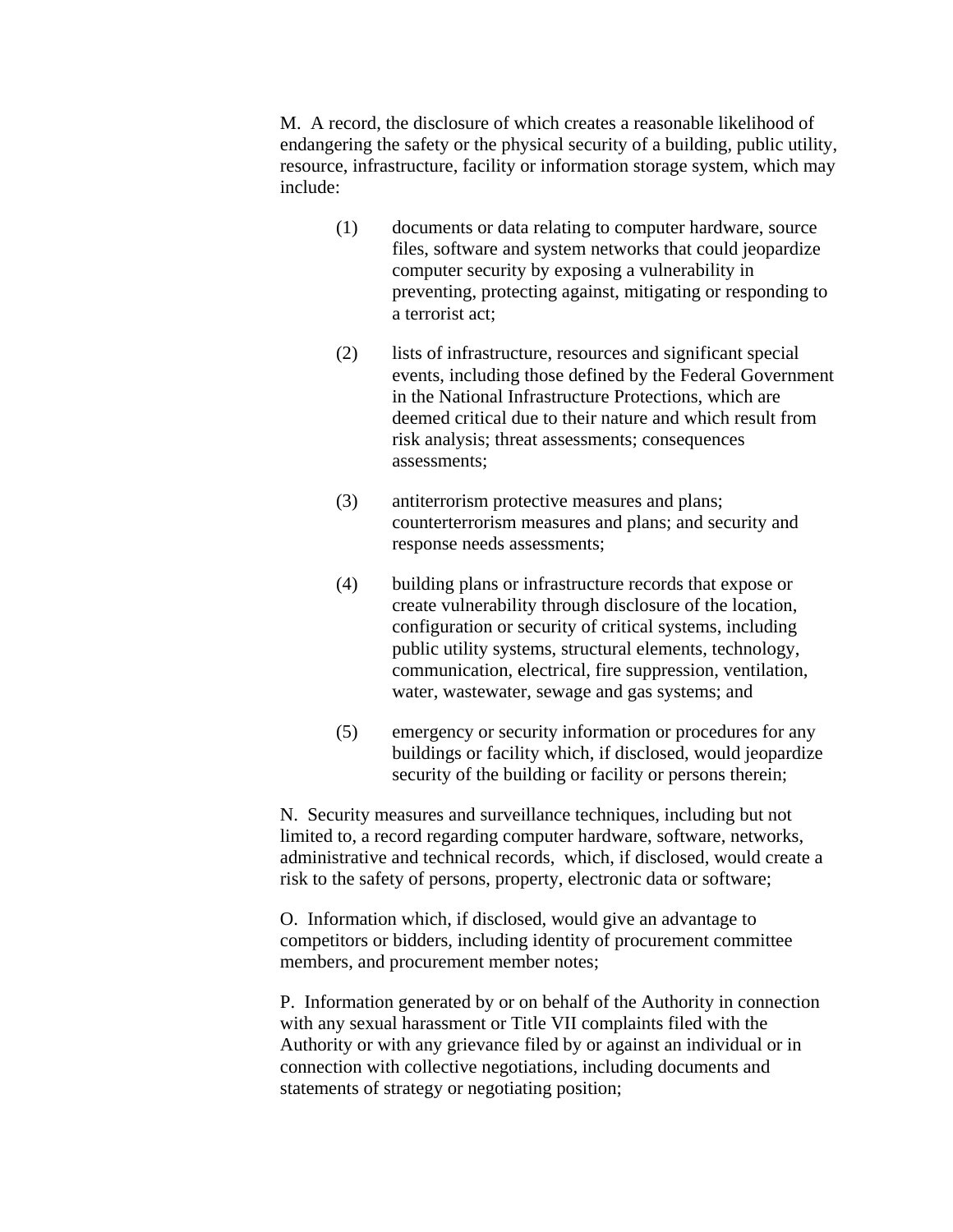Q. Information which is a communication between the Authority and its insurance carrier, broker, administrative service organization or risk management office;

R. Information which is to be kept confidential pursuant to court order or confidentiality order entered by the Authority and a third party;

S. That portion of any document which discloses the social security number, credit card number, unlisted telephone number or driver license number of any person; except for use by any government agency, including any court or law enforcement agency, in carrying out its functions, or any private person or entity acting on behalf thereof, or any private person or entity seeking to enforce payment of court-ordered child support; except that a social security number contained in a record required by law to be made, maintained or kept on file by the Authority shall be disclosed when access to the document or disclosure of that information is not otherwise prohibited by Pennsylvania, New Jersey or federal law;

- T. Victim's Rights Exceptions
	- (1) Notwithstanding the provisions of this policy or of any other law to the contrary, where it shall appear that a person who is convicted of any indictable offense under the laws of any state or the United States is seeking Authority records containing personal information pertaining to the person's victim or the victim's family, including but not limited to a victim's home address, home telephone number, work or school address, work telephone number, social security account number, medical history or any other identifying information, the right of access provided for in this policy shall be denied.
	- (2) An Authority record containing personal identifying information which is protected under the provisions of this section may be released only if the information is necessary to assist in the defense of the requestor. A determination that the information is necessary to assist in the requestor's defense shall be made by the court upon motion by the requestor or his representative.
	- (3) Notwithstanding the provisions of this policy, or any other law to the contrary, the Open Records Officer shall not comply with an anonymous request for a Authority record which is protected under the provisions of this section;
- U. Exception for Ongoing Investigations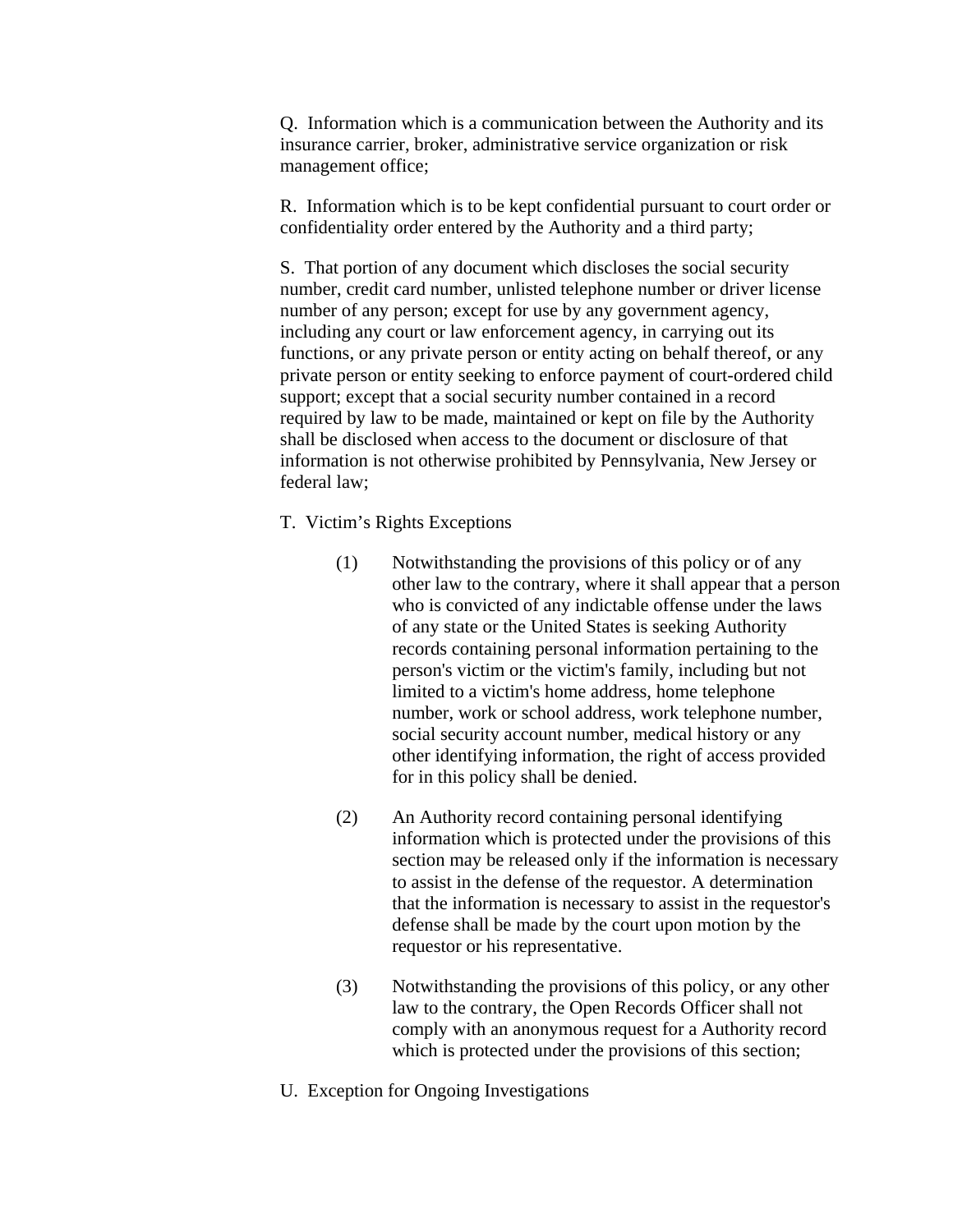- (1) Notwithstanding the provisions of this policy, where it shall appear that the record or records which are sought to be inspected, copied, or examined shall pertain to an investigation in progress by the Authority, the right of access provided for in this policy, may be denied if the inspection, copying or examination of such record or records shall be inimical to the public interest; provided, however, that this provision shall not be construed to allow the Authority to prohibit access to a record of the Authority that was open for public inspection, examination or copying before the investigation commenced.
- (2) Records of the Authority relating to a noncriminal investigation which are exempt include but are not limited to:
	- (a) Complaints submitted to the Authority.
	- (b) Investigative materials, notes, correspondence and reports.
	- (c) A record that includes the identity of a confidential source, including individuals subject to Pennsylvania or New Jersey Whistleblower Laws.
	- (d) A record that includes information made confidential by law.
	- (e) Work papers underlying an audit.
	- (f) A record that, if disclosed, would do any of the following: (A) reveal the institution, progress or result of an Authority investigation, except the imposition of a fine or civil penalty, the suspension, modification or revocation of a license, permit, registration, certification or similar authorization issued by the Authority or an executed settlement agreement unless the agreement is determined to be confidential by a court, (B) deprive a person of the right to an impartial adjudication, (C) constitute an unwarranted invasion of privacy, (D) hinder the Authority's ability to secure an administrative or civil sanction, (E) endanger the life or physical safety of an individual.
- (3) Notwithstanding the provisions of this policy, the following information concerning a criminal investigation shall be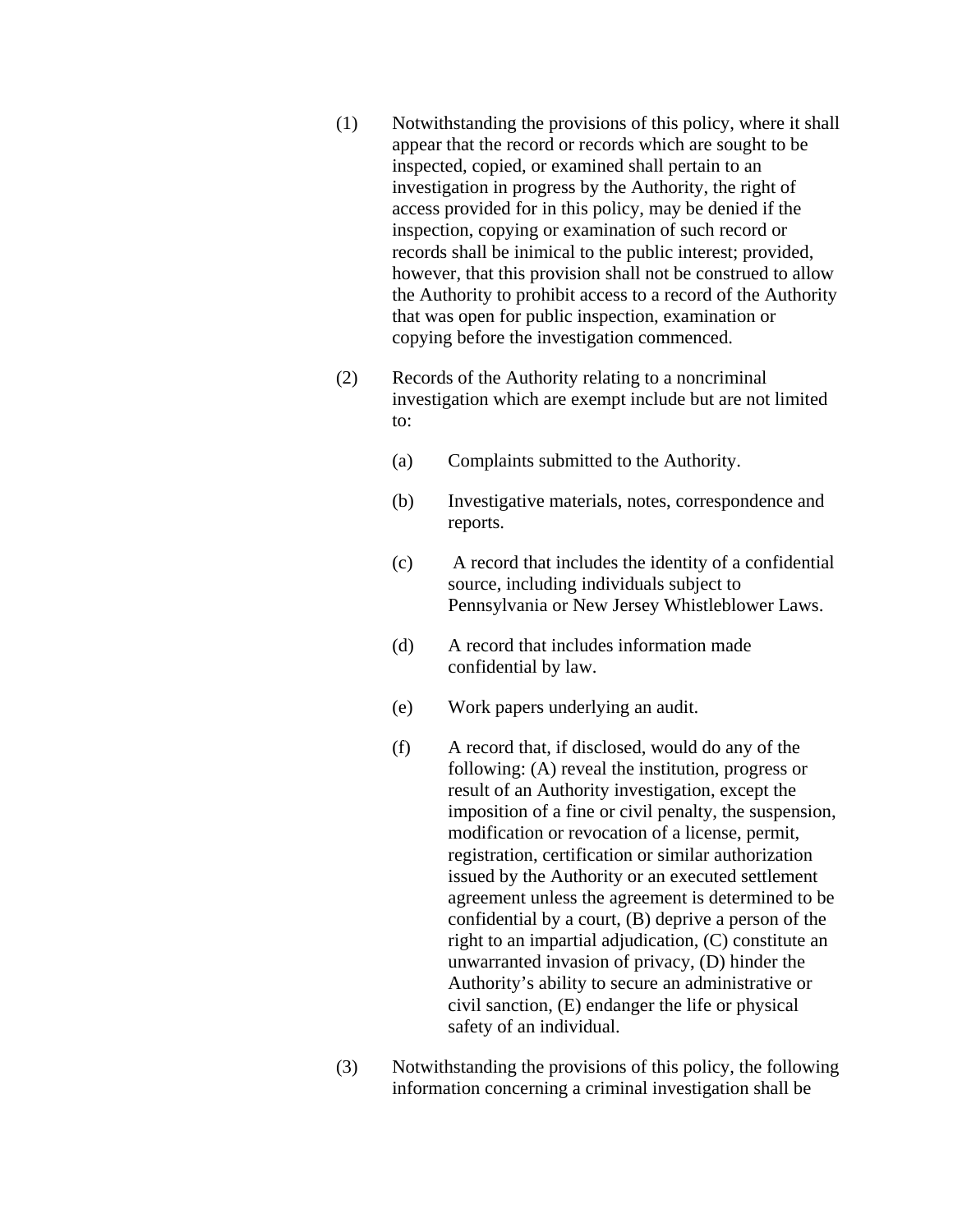available to the public within 24 hours or as soon as practicable, of a request for such information:

- (a) where a crime has been reported but no arrest yet made, information as to the type of crime, time, location and type of weapon, if any;
- (b) if an arrest has been made, information as to the name, address and age of any victims unless there has not been sufficient opportunity for notification of next of kin of any victims of injury and/or death to any such victim or where the release of the names of any victim would be contrary to existing law or court rule. In deciding on the release of information as to the identity of a victim, the safety of the victim and the victim's family, and the integrity of any ongoing investigation, shall be considered;
- (c) if an arrest has been made, information as to the defendant's name, age, residence, occupation, marital status and similar background information and, the identity of the complaining party unless the release of such information is contrary to existing law or court rule;
- (d) information as to the text of any charges such as the complaint, accusation and indictment unless sealed by the court or unless the release of such information is contrary to existing law or court rule;
- (e) information as to the identity of the investigating and arresting personnel and agency and the length of the investigation;
- (f) information of the circumstances immediately surrounding the arrest, including but not limited to the time and place of the arrest, resistance, if any, pursuit, possession and nature and use of weapons and ammunition by the suspect and by the police; and
- (g) information as to circumstances surrounding bail, whether it was posted and the amount thereof.
- (4) Notwithstanding any other provision of this subsection, where it shall appear that the information requested or to be examined will jeopardize the safety of any person or jeopardize any investigation in progress or may be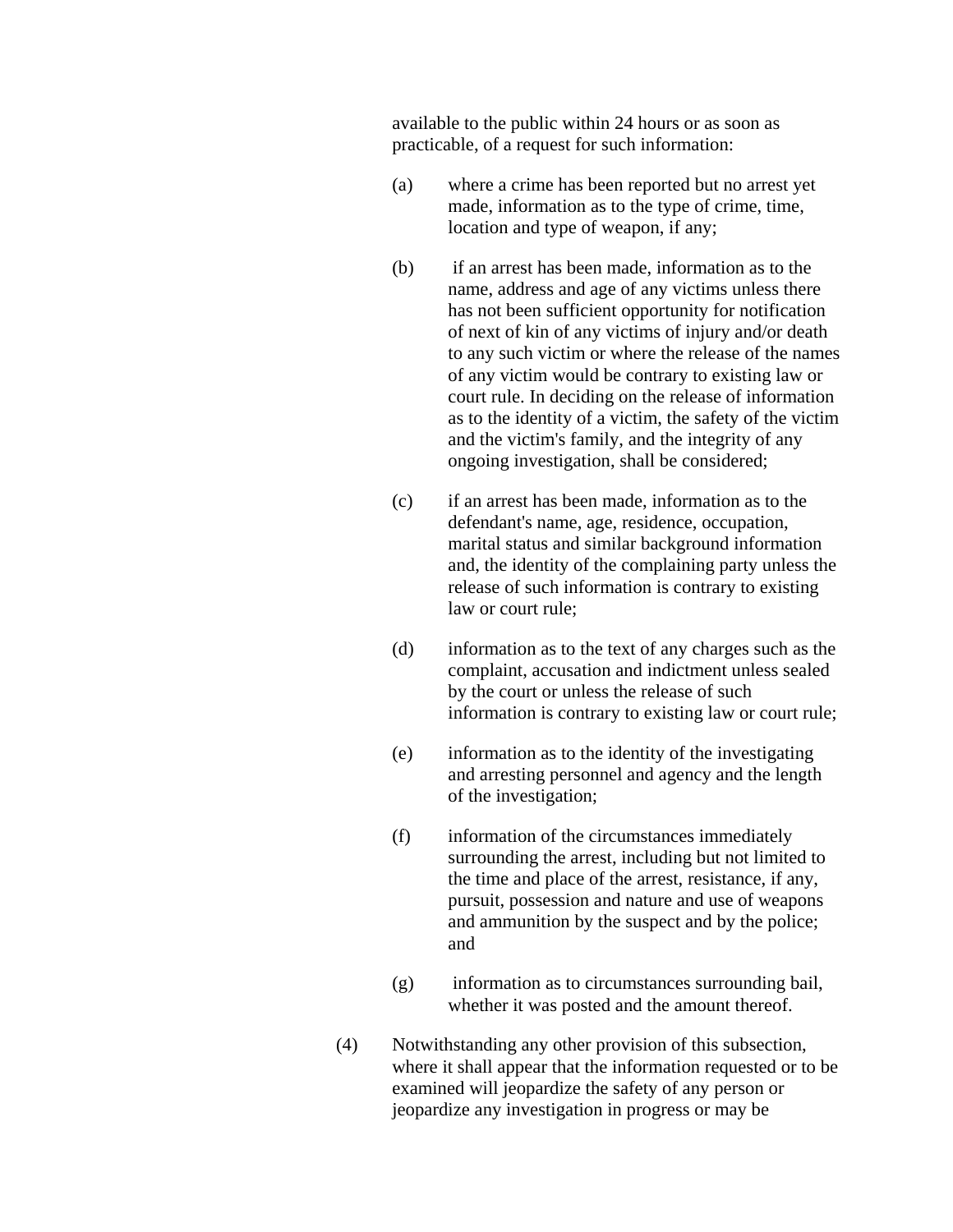otherwise inappropriate to release, such information may be withheld. This exception shall be narrowly construed to prevent disclosure of information that would be harmful to a bona fide law enforcement purpose or the public safety. Whenever a law enforcement official determines that it is necessary to withhold information, the official shall issue a brief statement explaining the decision;

V. A record the disclosure of which: (i) would result in the loss of Federal or State funds by the Authority, the Commonwealth or Pennsylvania or the State of New Jersey; or (ii) would be reasonably likely to result in a substantial and demonstrable risk of physical harm to or the personal security of an individual;

W. A record of an individual's medical, psychiatric or psychological history or disability status, including an evaluation, consultation, prescription, diagnosis or treatment; results of tests, including drug tests; enrollment in a health care program or program designed for participation by persons with disabilities, including vocation rehabilitation, workers' compensation and unemployment compensation; or related information that would disclose individually identifiable health information;

X. The following records relating to an Authority employee:

- (1) A letter of reference or recommendation pertaining to the character or qualifications of an identifiable individual, unless it was prepared in relation to the appointment of an individual to fill a vacancy in an elected office or an appointed office requiring Senate confirmation.
- (2) A performance rating or review.
- (3) The result of a civil service or similar test administered by a state agency, legislative agency or judicial agency. The result of a civil service or similar test administered by a local agency shall not be disclosed if restricted by a collective bargaining agreement. Only test scores of individuals who obtained a passing score on a test administered by a local agency may be disclosed.
- (4) The employment application of an individual who is not hired by the Authority.
- (5) Workplace support services program information (such as Employee Assistance Program information).
- (6) Written criticisms of an employee.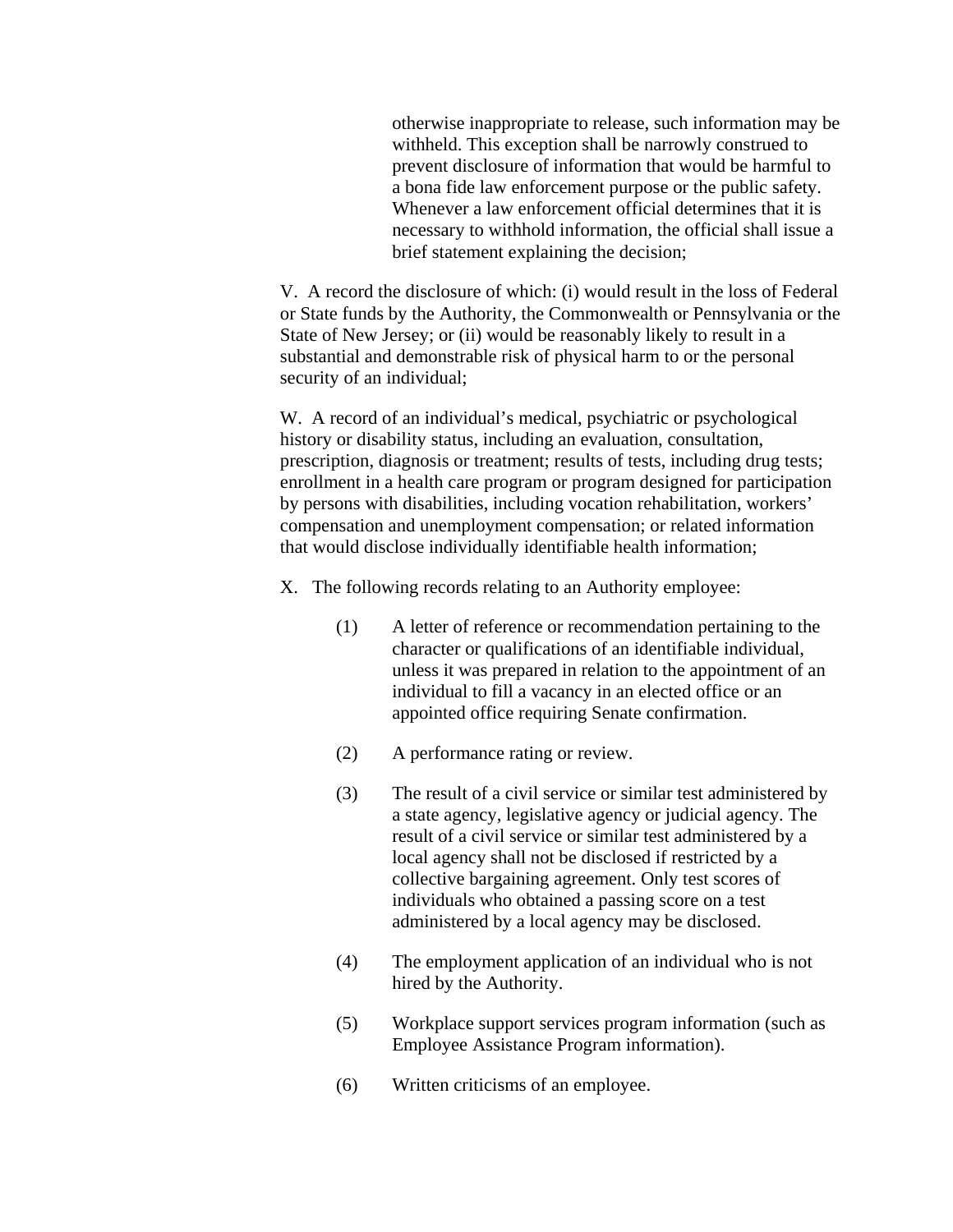- (7) Internal personnel investigations, including documents related to discrimination or sexual harassment and disciplinary matters.
- (8) Information regarding discipline, demotion or discharge contained in a personnel file. This subparagraph shall not apply to the final action of the Authority that results in demotion or discharge.
- (9) An academic transcript;

Y. A record pertaining to strategy or negotiations relating to labor relations or collective bargaining and related arbitration or grievance proceedings. This subparagraph shall not apply to a final or executed contract or agreement between the parties in a collective bargaining procedure. In the case of the arbitration of a dispute or grievance under a collective bargaining agreement, an exhibit entered into evidence at an arbitration proceeding, a transcript of the arbitration or the opinion in support of the final award or order of the arbitrator. This subparagraph shall not apply to the final award or order of the arbitrator in a dispute or grievance procedure;

Z. Records or parts of records, except time response logs, pertaining to audio recordings, telephone or radio transmissions received by emergency dispatch personnel, including 911 recordings. This paragraph shall not apply to a 911 recording, or a transcript of a 911 recording, if the Authority or a court of competent jurisdiction determines that the public interest in disclosure outweighs the interest in nondisclosure;

AA. The contents of real estate appraisals, engineering or feasibility estimates, environmental reviews, audits or evaluations made for or by the Authority relative to the following (i) the leasing, acquiring or disposing of real property or an interest in real property, (ii) the purchase of public supplies or equipment included in the real estate transaction; and (iii) construction projects. This paragraph shall not apply once the decision is made to proceed with the lease, acquisition or disposal of real property or an interest in real property or the purchase of public supply or construction project.

BB. Political Disclosure forms created by the Authority and required by Board Resolution.

# VII. RECORDS REQUESTS AND INSPECTIONS

A. The form attached hereto as Exhibit "A" shall be used by any person or entity who requests access to an Authority record held or controlled by the Authority. The Open Records Officer may require a deposit against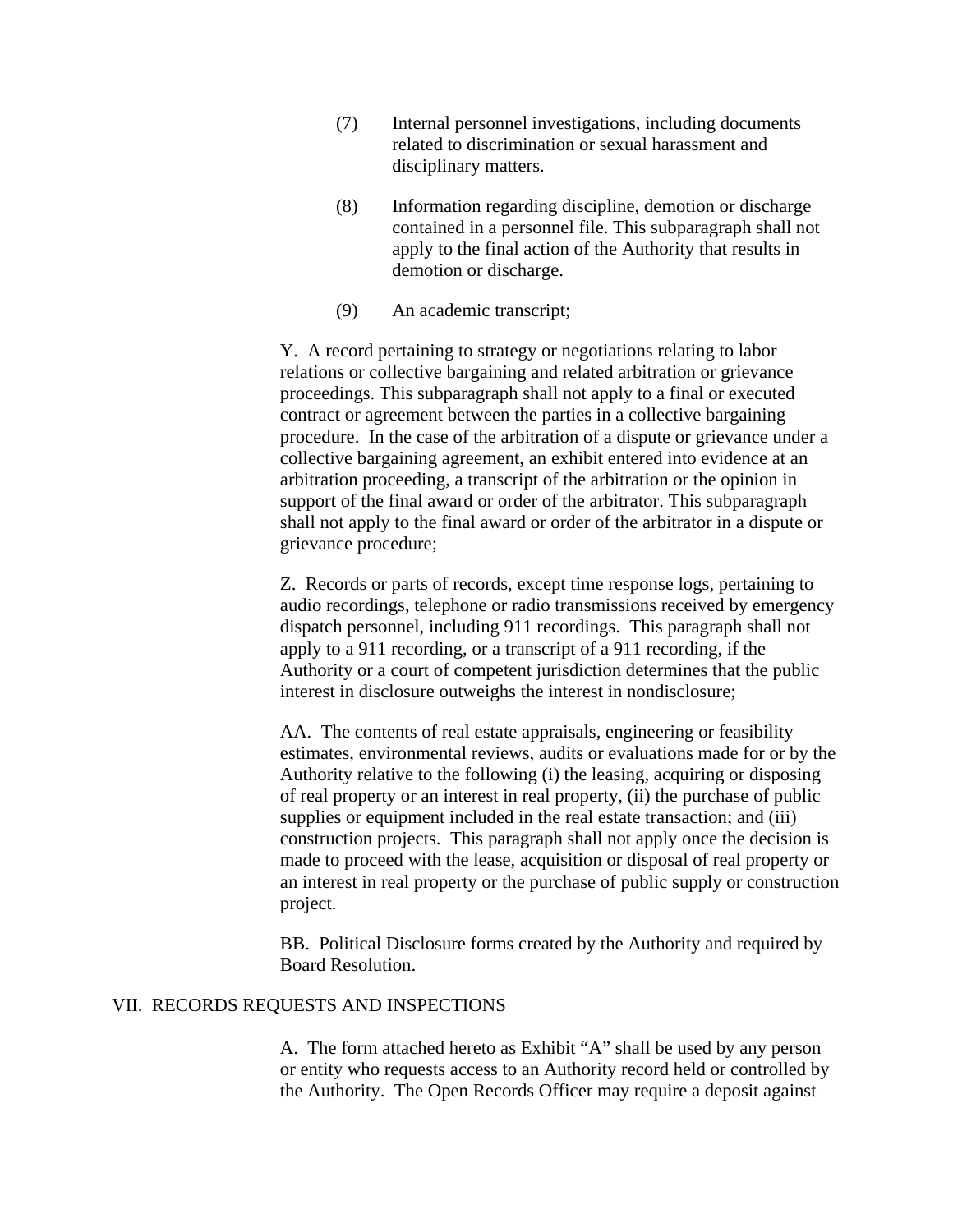costs for reproducing documents sought by a requester whenever the Open Records Officer anticipates that the information thus requested will cost in excess of \$100 to reproduce. The Authority shall notify requester of cost to be provided in advance of receipt of documentation.

B. A request for access to an Authority record shall be in writing and hand-delivered, mailed, or transmitted electronically to the Open Records Officer. A written request should identify or describe the records sought with sufficient specificity to enable the Authority to ascertain which records are being requested and should include the name and address to which the Authority should address in its response.

C. The Open Records Officer may deny a requester access to a record if the requester has made more than two requests for that same record within a six month period, the record has been provided to the requester, and the repeated requests have placed an unreasonable burden on the Authority. Any such denial shall not restrict the ability of the requester to request additional different records. The Open Records Officer may also deny a request based on any exemption set forth in this policy or as required by law.

# VIII. AUTHORITY RESPONSE

A. Upon receipt of a written request for access to a record, the Authority will make a good faith effort to determine if the record is an Authority record and whether it has possession, custody and control of the identified record, and to respond in accordance with this policy.

B. The Open Records Officer shall respond to a request for access to an Authority record as soon as possible, but not later than five business days after the day receiving the request, provided that the record is currently available and not in storage or archived. The Open Records Officer's response may be in the form of a grant of access, where the record(s) are immediately accessible; a denial of access, where DRPA does not have care, custody or control or the record does not exist, or the record is exempt from production as provided in this policy or by law; a partial grant and partial denial, or some other appropriate response including, but not limited to, an explanation that further time is required in order to respond. The Authority shall have an automatic extension of 30 days to respond if additional time is required and may have additional time beyond that date if required to provide a complete response. In the case of an explanation of necessary additional time, the Open Records Officer will explain why additional time is required and will estimate the date on which a further response will be sent.

C. The Open Records Officer shall promptly comply with a request to inspect, examine, copy, or provide a copy of an Authority record in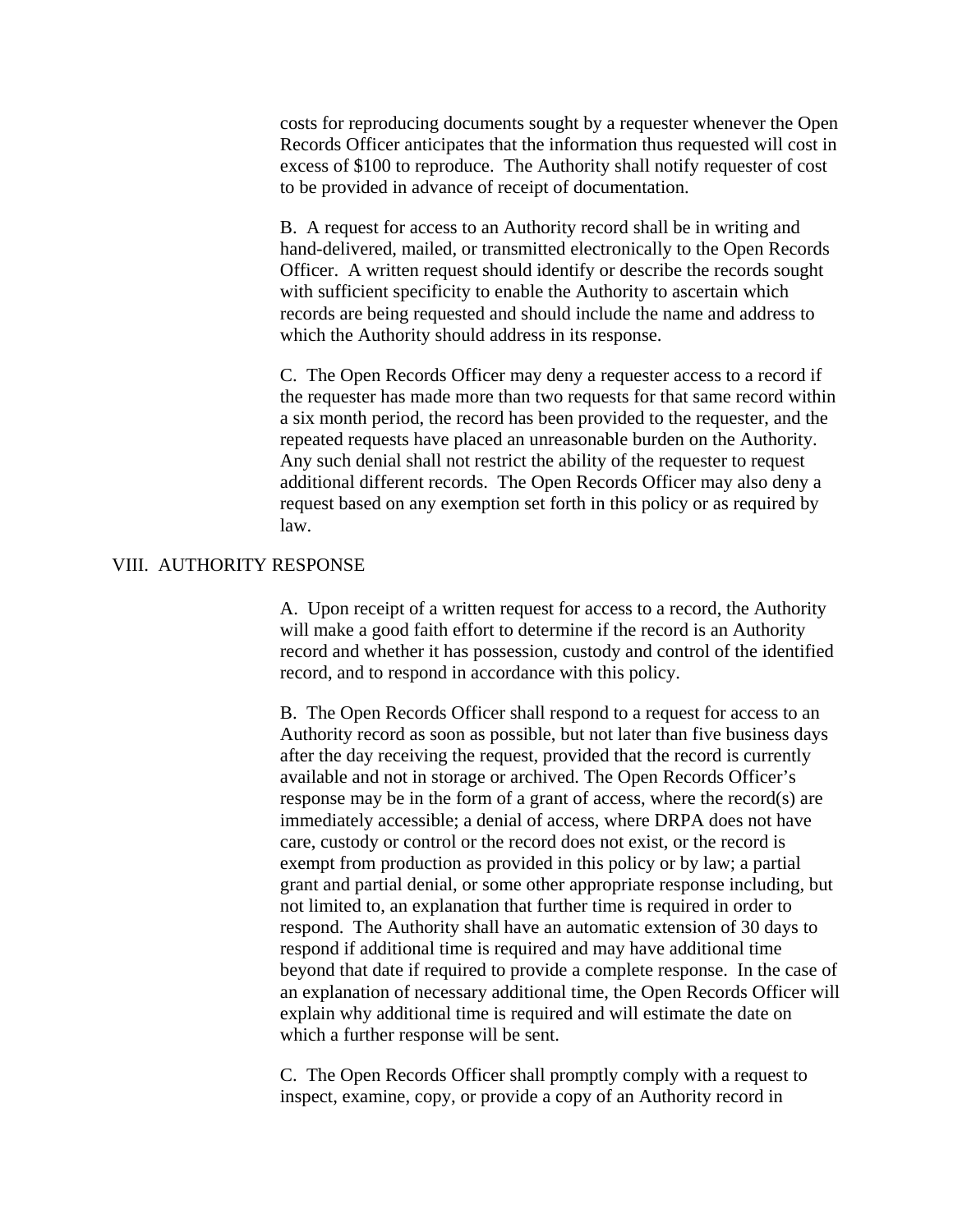accordance with this policy. If the Open Records Officer is unable to comply with a request for access, the Open Records Officer shall indicate the specific basis therefor on the request form and promptly return it to the Requester. The Open Records Officer shall sign and date the form and provide the Requester with a copy thereof. If the response is sent via electronic format, no Open Records Officer signature is required.

D. If the Open Records Officer asserts that part of a particular record is exempt from public access pursuant to this policy, the Open Records Officer shall delete or excise from a copy of the record that portion which the Open Records Officer asserts is exempt from access and shall promptly permit access to the remainder of the record.

F. If the Authority record requested is temporarily unavailable because it is in use or in storage, the Open Records Officer shall so advise the Requester and shall make arrangements to promptly make available a copy of the record. If the Authority requires an extension of time to respond to a request because (1) it requires redaction in accordance with this policy, (2) a response cannot be accomplished due to bona fide and specified staffing limitations, (3) a legal review is necessary to determine whether the record is a record subject to access or (3) the extent and nature of the request precludes a response within the required time period, the Open Records Officer shall so advise the Requester and shall provide a reasonable date that the response is expected to be provided.

G. If the Requester has elected not to provide a name, address, or telephone number, or other means of contacting the Requester, the Open Records Officer shall not be required to respond until the Requester reappears before the Open Records Officer seeking a response to the original request.

### IX. DENIAL

A. If the Authority denies a written request for access, whether in whole or in part, the denial shall be in writing and shall include: (1) a description of the record requested, (2) the specific reasons for the denial, (3) the date of the response and (4) the procedure to appeal the denial of access pursuant to this policy.

B. In the event the Open Records Officer fails to respond within five business days after the day receiving a request, the failure to respond shall be deemed a denial of the request, unless the Requester has elected not to provide a name, address or telephone number, or other means of contacting the Requester and the Open Records Officer is not required to respond pursuant to Section VIII above. If the Open Records Officer states that additional time is required to respond to the Requester pursuant to VIII.B. the Requester shall be advised by the Open Records Officer when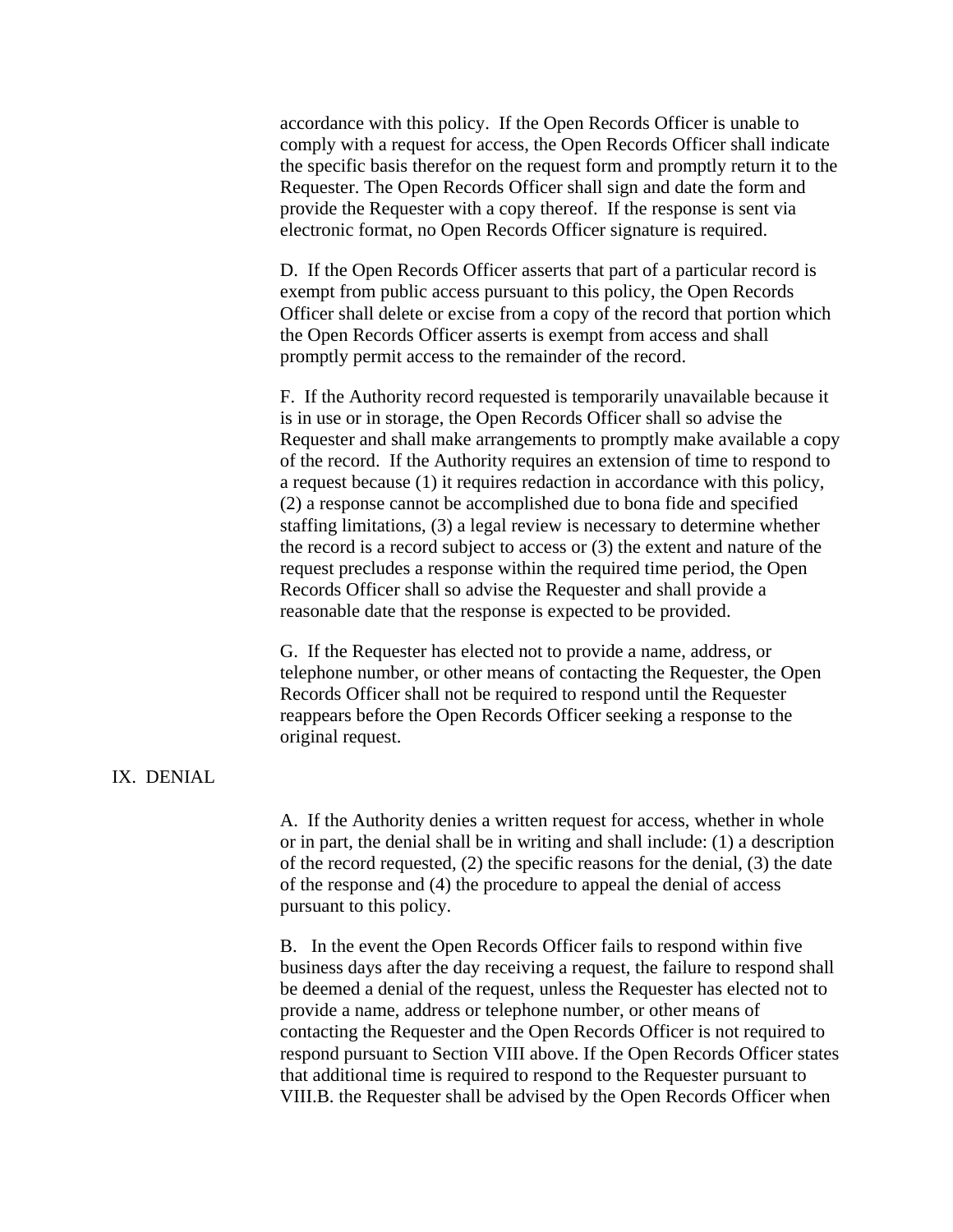the record can be made available. If the record is not made available by that time, access shall be deemed denied.

C. If a request for access to an Authority record would substantially disrupt Authority operations, or the Requester refuses to pay the applicable fees required under this policy, the Open Records Officer may deny access to the record after attempting to reach a reasonable solution with the Requester that accommodates the interests of the Requester and the Authority.

D. The DRPA shall post prominently in public view in the part or parts of the office or offices of the Open Records Officer that are open to or frequented by the public a statement that sets forth in clear, concise and specific terms the right to appeal a denial of, or failure to provide, access to a Authority record by any person for inspection, examination, or copying or for purchase of copies thereof and the procedure by which an appeal may be filed.

# X. FEES

A. A copy or copies of a Authority record may be purchased upon payment of the fees specified in this policy. The fee assessed for the duplication of an Authority record embodied in the form of printed matter shall not exceed \$0.05 per letter-sized page and \$.07 per legal-sized page. If the Authority can demonstrate that its actual costs for duplication of an Authority record exceed the foregoing rates, the Authority shall charge the actual cost of duplicating the record. The actual cost of duplicating the record shall be the cost of materials and supplies used to make a copy of the record, but shall not include the cost of labor or other overhead expenses associated with making the copy except as provided for in subsection C. of this section.

B. Whenever the nature, format, manner of collation, or volume of a Authority record embodied in the form of printed matter to be inspected, examined, or copied pursuant to this section is such that the record cannot be reproduced by ordinary document copying equipment in ordinary business size or involves an extraordinary expenditure of time and effort to accommodate the request, the Authority may charge, in addition to the actual cost of duplicating the record, a special service charge that shall be reasonable and shall be based upon the actual direct cost of providing the copy or copies. The Requester shall have the opportunity to review and object to the charge prior to it being incurred.

C. If a request is for a record: (1) in a medium not routinely used by the Authority; (2) not routinely developed or maintained by the Authority; or (3) requiring a substantial amount of manipulation or programming of information technology, the Authority may charge, in addition to the